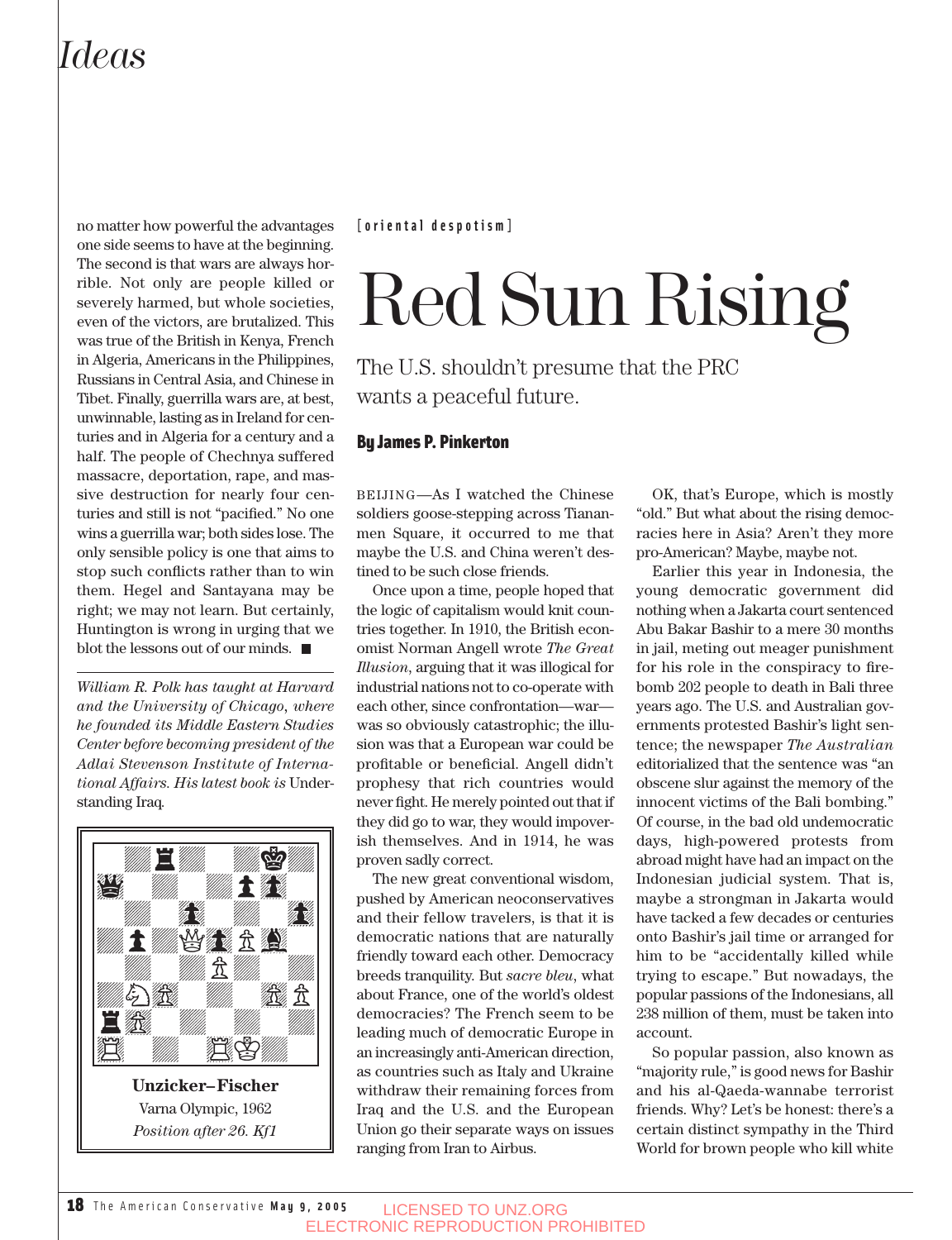people. According to the *South China Morning Post*, the venerable Hong Kong-based newspaper, Bashir's supporters thronged around the court building as they "waved banners and shouted anti-American, anti-Jewish and anti-Christian slogans." In addition, some protestors carried pictures of George W. Bush with his eyes cut out and the caption, "Drag and hang Bush." Meanwhile, the BBC reports that Bashir's lawyers are planning on appealing their client's brief prison sentence.

Back to China, which describes itself as a democracy with "Chinese characteristics." Westerners might dispute that China's system has any democratic features whatsoever. And one can even argue about the degree to which China has embraced free-market capitalism.

As I saw in Tiananmen Square, the Chinese have an aesthetic that, to a Westerner, looks fascist. Ominousappearing indeed is the sharply dressed and smartly pressed unit of the People's Liberation Army, bayonets a-gleaming, that goes goose-stepping across Tiananmen every morning at dawn for the national flag-raising ceremony.

To be fair, lots of countries have strutting soldiers. But China goes further than most in its resurrection of abhorrent politico-military styles—as the world will soon see. In 2003, the government hired Albert Speer Jr., son of the famous Nazi architect/war criminal, to design a 10-mile axis running right through the center of Beijing. That will be the parade route for the 2008 Olympics. "His Beijing axis is re-awakening old memories," suggested an article in the German paper *Die Welt* two years ago: "Wasn't there a legendary north-south axis planned by the elder Speer for Hitler's new Berlin, which was to be called 'world capital Germania?' Is his son trying to copy him, or rather outdo him?"

For his part, Speer the younger denies any such intention, but the *New York Times* noted a connection between the father's design for the German Pavilion at the 1937 Paris World's Fair and the son's recent Expo 2000 in Hannover. In the politely shaded understatement of the *Times*, the son's project, 63 years later, bears "an uncanny parallel to one of his father's."

Peter Herz, a former American diplomat stationed in China, recalled for me an eerie conversation from a decade ago: when he told a Chinese associate that some of his ancestors came from Germany, the Chinese volunteered, "Oh, I think Hitler was a very great man." When he explained that his German kin were Jewish, the point didn't register. "The Holocaust simply isn't taught," Herz observed. Another Chinese, he added, simply dismissed anti-Semitic political massacres: "Well, isn't that a small price for getting the country back on its feet?"

So while Hitler never succeeded in building his *Welthauptstadt*, the Chinese, searching the world for role models, might naturally gravitate toward a fellow totalitarian with a

Ah, but weren't China and the U.S. on the same side against Japan? Yes and no. The American government sided with Chiang Kai-shek in the '40s, and when Chiang fled to Taiwan in 1949, the U.S. recognized Taiwan as the Republic of China, breaking off relations with Chairman Mao in Beijing. Then, to make matters worse, the U.S. and Red China went to war in Korea in 1950. Nearly 33,700 Americans died in that conflict and almost a million Chinese. Americans have mostly forgotten the Korean War, but the huge losses on China's side, suffered on a warfront adjacent to the Chinese homeland, make for some lingering hard feelings. Those hard feelings, however well masked, help explain why the Chinese are so uninterested in corralling North Korea and its nuclear program.

But of course, the big enchilada, to mix an ethnic metaphor, is Taiwan. The U.S. didn't recognize the People's Republic of China—and de-recognize Taiwan—until 1979. Even today, America stands as Taiwan's chief ally, patron, and protector. And for all of China's enthusiasm for enrichment, the political

#### TO THE CHINESE, WHAT WE CALL WORLD WAR II WAS **JUST ANOTHER 20TH-CENTURY EUROPEAN WAR**. AND AS FOR THE NAZIS, THEY WERE **JUST ANOTHER BUNCH OF WARRIOR WHITE PEOPLE**.

grandiose and bombastic architectural vision. And if Hitler's favorite builder, Albert Speer, who died in 1981, is not available, why not get his son?

To the Chinese, what we call World War II was just another 20th-century European war. And as for the Nazis, they were just another bunch of warrior white people—with more style than most. Yet the Chinese had their own World War II, of course, in which as many as 15 million died.

class in China—perhaps because the Communists need something to justify their rule now that they don't micromanage the economy anymore—is keeping a steady drumbeat on the Taiwan "reunification" issue.

Indeed, the recent decision by Japan to side with the U.S. on Taiwan sent shockwaves here. Japan is China's archnemesis; the Japanese invaded the Middle Kingdom in the '30s, killing many millions—and have never apologized, at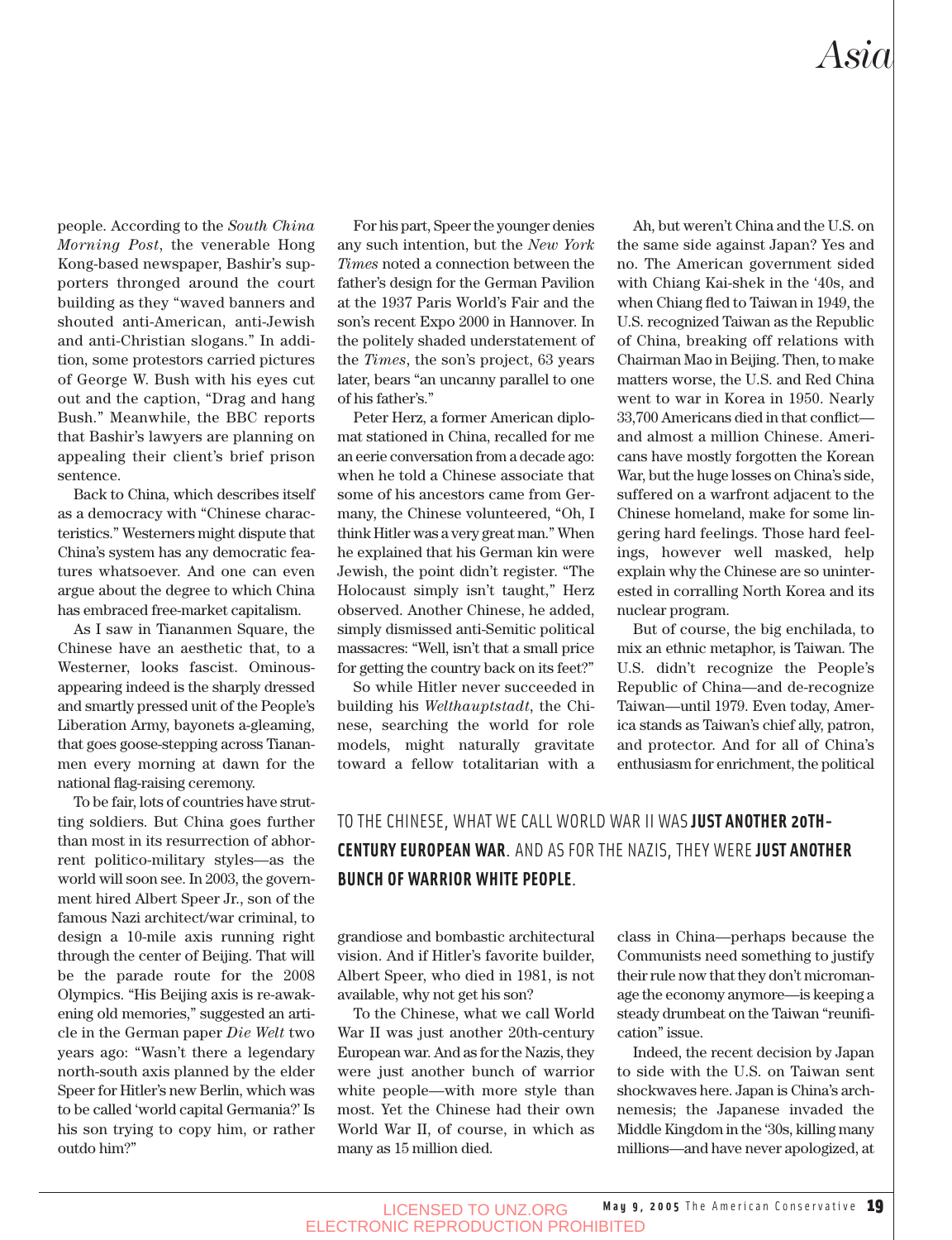### *Asia*

least not to the satisfaction of the Chinese. So the headline in the March 7 edition of *China Daily*, a government publication, was blunt: "Lay off Taiwan, U.S. and Japan told." In the words of foreign minister Li Zhaoxing, "The Taiwan question is China's internal affair and should by no means be deliberated in the framework of the security alliance between the United States and Japan."

The Chinese may be nationalists, and they may even be, in a fashion, socialists, but it's worth emphasizing that, appearances notwithstanding, they aren't Nazis. They barely know who the Hitlerites were, just as few Americans know the difference between the Taiping Rebellion and the Boxer Rebellion.

And how do the Chinese feel about Americans in general? Gloria Zhang, a pollster for Horizon China, the country's

# MOVING?

#### Changing your address?

Simply go to **The American** Conservative website, www.amconmag.com. Click "subscribe" and then click "address change."

To access your account make sure you have your TAC mailing label. You may also subscribe or renew online.

If you prefer to mail your address change send your TAC label with your new address to:

#### The American Conservative

Subscription Department P.O. Box 9030 Maple Shade, NJ 08052-9030

leading survey firm, told me that the Chinese people like America well enough, but added, "They don't like Bush."

So one question is whether or not the Chinese people's anti-Bush feelings will bleed into a general anti-Americanism. In the words of Charles Martin, president of the American Chamber of Commerce in China, whom I interviewed in country, for example, has any intention of signing on to the International Criminal Court or the Kyoto global-warming treaty. And of course, the two countries are enormous trans-Pacific trading and investing partners.

But the truth remains: on a slew of strategic questions, from nuclearized North Korea to rearmed Japan to inde-

**THE TRUTH REMAINS**: ON A SLEW OF **STRATEGIC QUESTIONS**, FROM NUCLEARIZED **NORTH KOREA** TO REARMED **JAPAN** TO INDEPENDENCE-MINDED **TAIWAN**, WASHINGTON AND BEIJING **SEE THE WORLD IN STARKLY DIVERGING TERMS**.

Beijing, "There's definitely an undercurrent sense among many Chinese that the U.S. doesn't want China to be a world power." And of course, Martin added, "There are plenty of Americans who don't want China to be a great power."

Seen from that realist perspective, the U.S.-China relationship is just another great-power rivalry. Different countries have different interests. Yet some Americans, to be sure, coming from a more ideological neoconservative perspective, might not be so pragmatic, arguing that China's record of internal oppression and external aggression justifies a strong, even forceful, response from the U.S.

But that's the point: all through history, nations and empires have coexisted, collided, and frequently fought sometimes with good reason. But it's worth noting again that the political or economic systems of the combatant countries are generally less important than the fact that the countries wanted the same things—ranging from territory to resources to pecking-order status. Which is to say, even if China were to become a genuine democracy, it would still be vying with the U.S. for its place in the sun.

On some issues, to be sure, the U.S.A. and the PRC see eye to eye. Neither pendence-minded Taiwan, Washington and Beijing see the world in starkly diverging terms. Norman Angell was right in pointing out the costly folly of fighting, but as the 20th century proved, nations sometimes go to war anyway, because they have to. And as the last century also proved, sometimes they go to war because they want to. Thus the great challenge of the coming century is to make sure that those stark divergences don't turn into an even starker warfare—assuming, of course, that both countries wish to avoid war.

As I watched those goose-stepping soldiers in Tiananmen—and as I thought about the blustering, jingoizing, mandatory world-improving utopians back home in the U.S. - I wondered if Norman Angell's lesson about the disastrous cost of war was going to be neglected yet again. Indeed, I wondered if the presumption that both Pacific powers want peace was just another great illusion.

*James P. Pinkerton is a columnist for* Newsday *and a fellow at the New America Foundation in Washington, D.C. He served in the White House under Presidents Ronald Reagan and George H.W. Bush.*